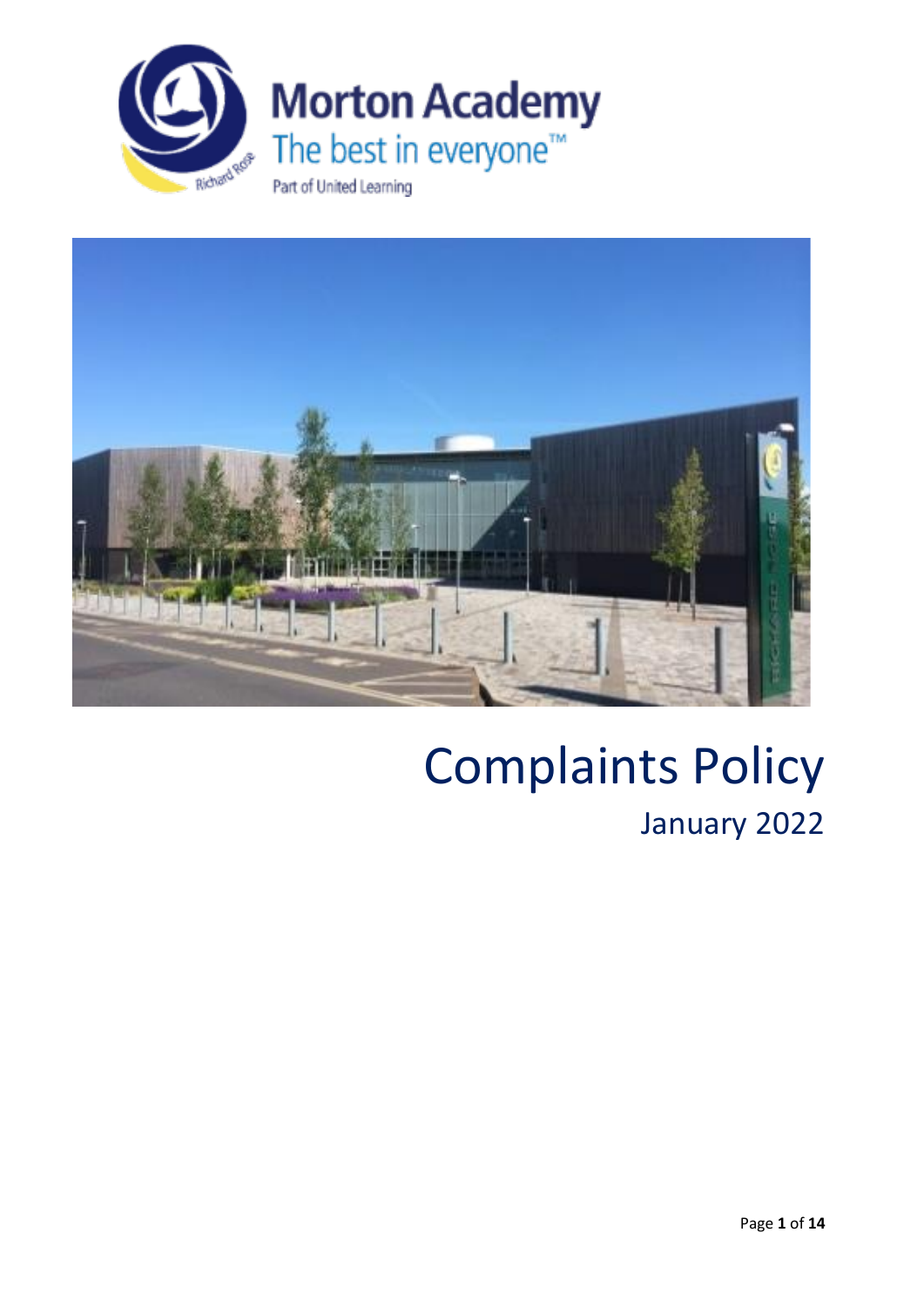# **Contents**

| Stage 3: Review by the Local Governing Body (LGB) Complaints Panel9 |  |
|---------------------------------------------------------------------|--|
|                                                                     |  |
|                                                                     |  |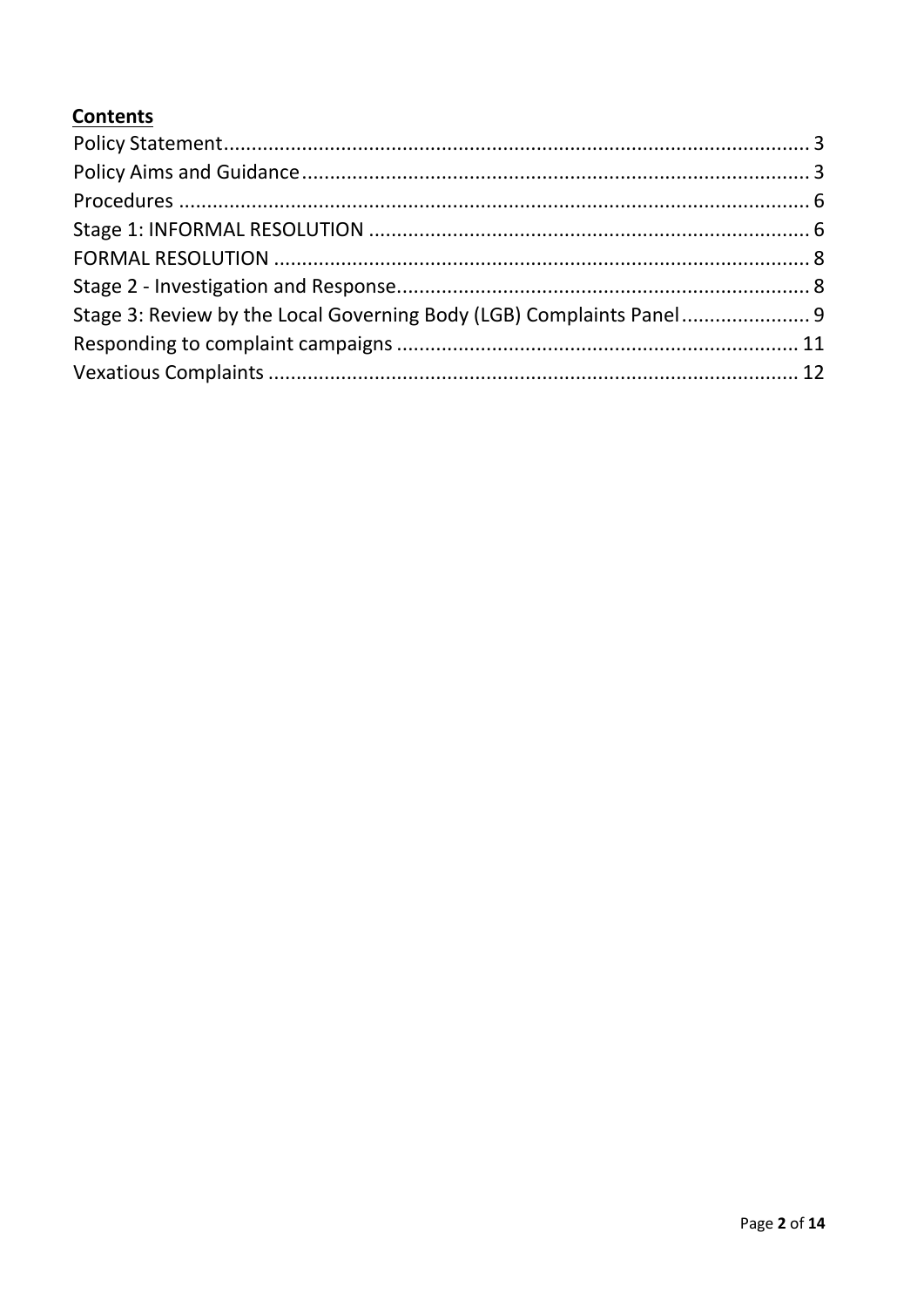# <span id="page-2-0"></span>**Policy Statement**

Morton Academy ('the School) prides itself on the quality of teaching and pastoral care provided to its students. It recognises that parents may, from time to time, have concerns about the progress, achievement, behaviour or welfare of their son or daughter. Parents are encouraged to make those concerns known to staff so that they can be addressed in partnership with the school.

The School will take all concerns and complaints seriously and will make every effort to deal with complaints informally, at an early stage, in the spirit of continued respect and partnership.

This is a three-stage process. In most cases, any concern or complaint, regardless of whose attention to whom it is initially brought, should be discussed informally at stage 1, before being submitted to a formal process. Complaints concerning the Head may proceed directly to formal process at stage 2 and will be managed by the Chair of the Local Governing Body (LGB).

#### **Definitions**

This policy deals with concerns or complaints from parents of current pupils and parents of former pupils provided the complaint was initially raised when the pupil was still registered at the School.

For the purposes of this procedure, **concerns** are defined as having a worry or doubt over an issue considered to be important for which reassurances are sought. A **complaint** can be any matter about which a parent/carer is unhappy and seeks action by the School.

#### **Matters falling outside of this policy**

- This procedure does not apply in relation to appeals against admissions or exclusions which are managed under a separate statutory procedure.
- This procedure does not apply to safeguarding concerns regarding children or allegations of abuse made against teachers, and other staff, including supply teachers and volunteers, which are managed under the School's Safeguarding Policy ([Safeguarding Policy\)](https://www.rrma.org.uk/portals/0/downloads/pdfs/information/policies/Safeguarding%20Policy%202021-22.pdf) and is distinct from formal staff disciplinary, grievance or capability proceedings.
- **EXEDENT Where the complaint concerns a third party or service used by the school please complain** directly
- For 'Subject Access Requests' and 'Freedom of Information Requests' please see the Data Protection [\[Data Protection](https://www.rrma.org.uk/portals/0/downloads/pdfs/information/policies/Data%20Protection%20Policy%20-%20United%20Learning.pdf) Policy] and Freedom of Information Policy [\[FOI Policy\]](https://www.rrma.org.uk/portals/0/downloads/pdfs/information/policies/Freedom%20of%20Information%20Procedure.pdf).
- For whistleblowing complaints, please refer to the UL whistleblowing policy [Whistleblowing [Policy\]](https://www.rrma.org.uk/portals/0/downloads/pdfs/information/policies/Whistleblowing%20Policy%20-%20United%20Learning.pdf).

## <span id="page-2-1"></span>**Policy Aims and Guidance**

We aim to:

1: Encourage the **informal and early** resolution of complaints at stage 1, so far as it is possible.

We aim to deal with all matters of concern raised by parents or carers promptly, fairly, openly, and without Prejudice. Concerns and complaints are more likely to be resolved informally when all parties commit to working together towards a resolution in the spirit of co-operation. Informal resolutions will usually involve a meeting between the complainant and the school. Any concern or complaint should be listened to by an appropriate member of the staff team -usually the class teacher, year group or pastoral leader or a member of the leadership team (as appropriate to the nature of the complaint).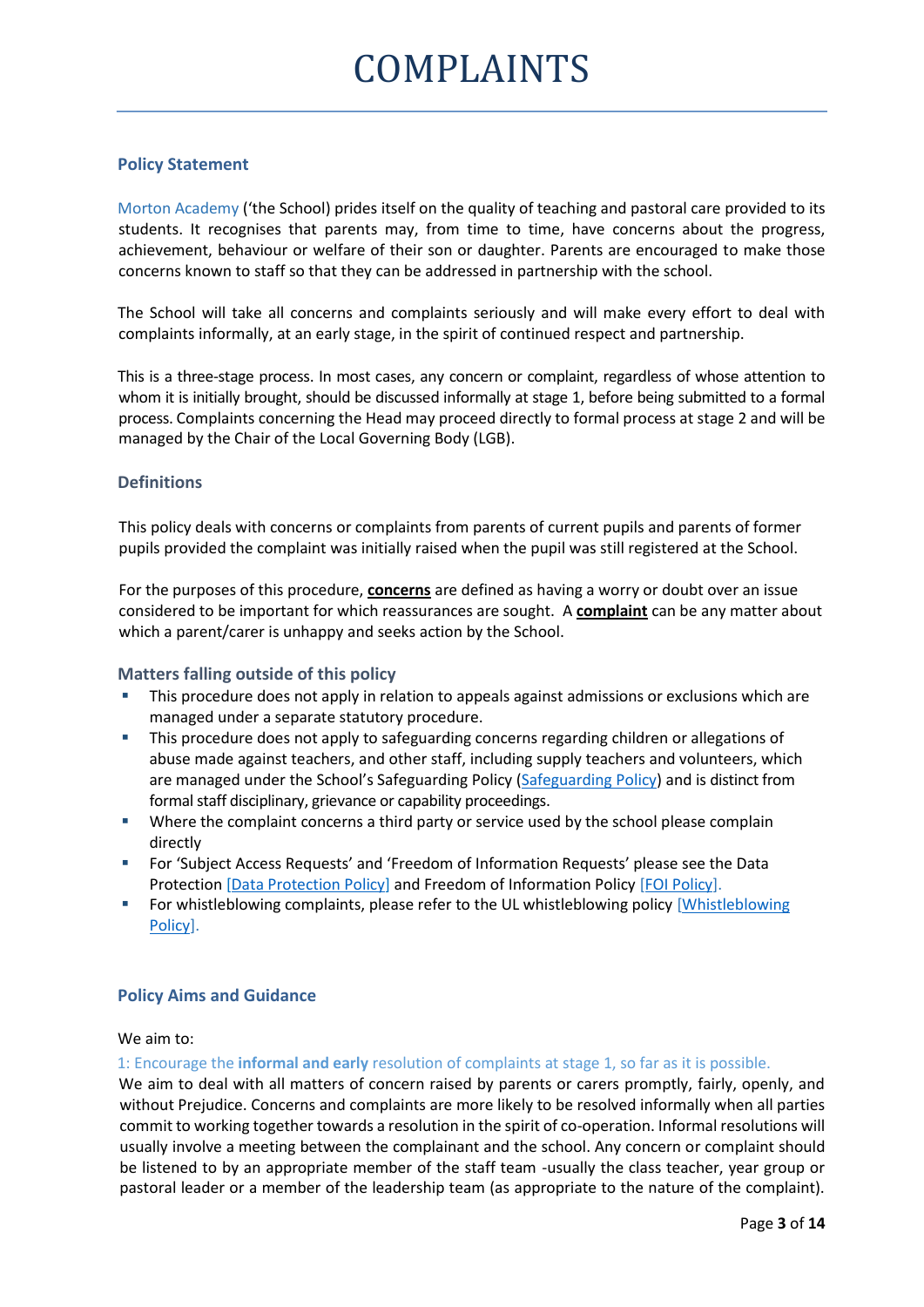Where further information is needed, we will aim to respond in a timely and sensitive manner. It also helps to understand what a satisfactory outcome would look like to the complainant. We aim to resolve matters at stage 1 within 15 working days.

When managing a concern or complaint informally at stage 1, parents may, if they are not satisfied with the response, to escalate their complaint to the formal stage of this procedure.

Mediation meetings may be helpful in resolving issues of concern or in mending relationships and moving forward in partnership with parents/carers however these sit outside of the formal complaints process.

#### 2: Ensure that complaints process is easy to understand and access and be readily available.

United Learning has endeavoured to make its procedures as accessible as possible. Parents should not be put off from making a complaint because they are not sure how to do so. This complaints procedure is available on the School website and can be made available in hard copy on request from reception.

#### 3: Keep the **formal procedure** to two distinct stages.

**Stage 2** is a formal investigation and response. Stage 2 complaints should be made to the Principal, (or the Chair of Governors if the complaint concerns the Principal) who will investigate and provide a formal response.

**Stage 3** is a review of the complaint by a Complaints Panel. If the complainant remains dissatisfied with the outcome at stage 2, trustees have delegated the LGB with authority to review the complaint on its behalf at **Stage 3.** The stage 3 panel **must** include independent representation\*.

Resolution should be sought at all stages.

The DFE confirms that; '*with the exception of the MAT's trustees, we are satisfied that a governor, from a local governing body at a different school within the MAT, who has no conflict of interest or prior knowledge of the complaint, can be an independent panel member. This is because such person would have no direct involvement with the management and running of the school being complained about.'* 

#### 4: Ensure that as few governors as possible are involved in the management of a complaint.

The School aims to ensure that members of the LGB do not become directly involved in the detail of a complaint, so they are not prevented from sitting on a Complaints Panel if called upon to review complaints under Stage 3.

Where a complaint has been made about a member of the local governing board or the entire governing board, the LGB clerk should seek advice from the Head of Local Governance at United Learning about how the procedure should apply and proceed given the nature of the complaint. This may involve sourcing an independent investigator and/or panel to hear the complaint.

#### 5: Records should be kept at both stages of the formal process

It is important that those responsible for reviewing a complaint at each formal stage keep records of what the complaint was, whether it was resolved following a formal procedure or proceeded to a panel hearing, any action taken by the School as a result of the complaint (regardless of whether they are upheld), any evidence that was considered, and the outcome. The School will ensure that, in accordance with the Education (Independent School Standards) Regulations 2014, a copy of the findings and recommendations made at the panel review stage are provided in writing to the complainant and, where relevant, the person complained about, as well being made available for inspection on the school premises by United Learning and the head teacher.

Any personal information recorded in regard to the complaint will be kept in accordance with the principles of the General Data Protection Regulation (GDPR) and Data Protection Act 2018 (see the ICO [website](https://ico.org.uk/for-organisations/guide-to-data-protection/guide-to-the-general-data-protection-regulation-gdpr/)) and in accordance with the School's Privacy Notice and Data Retention Policy.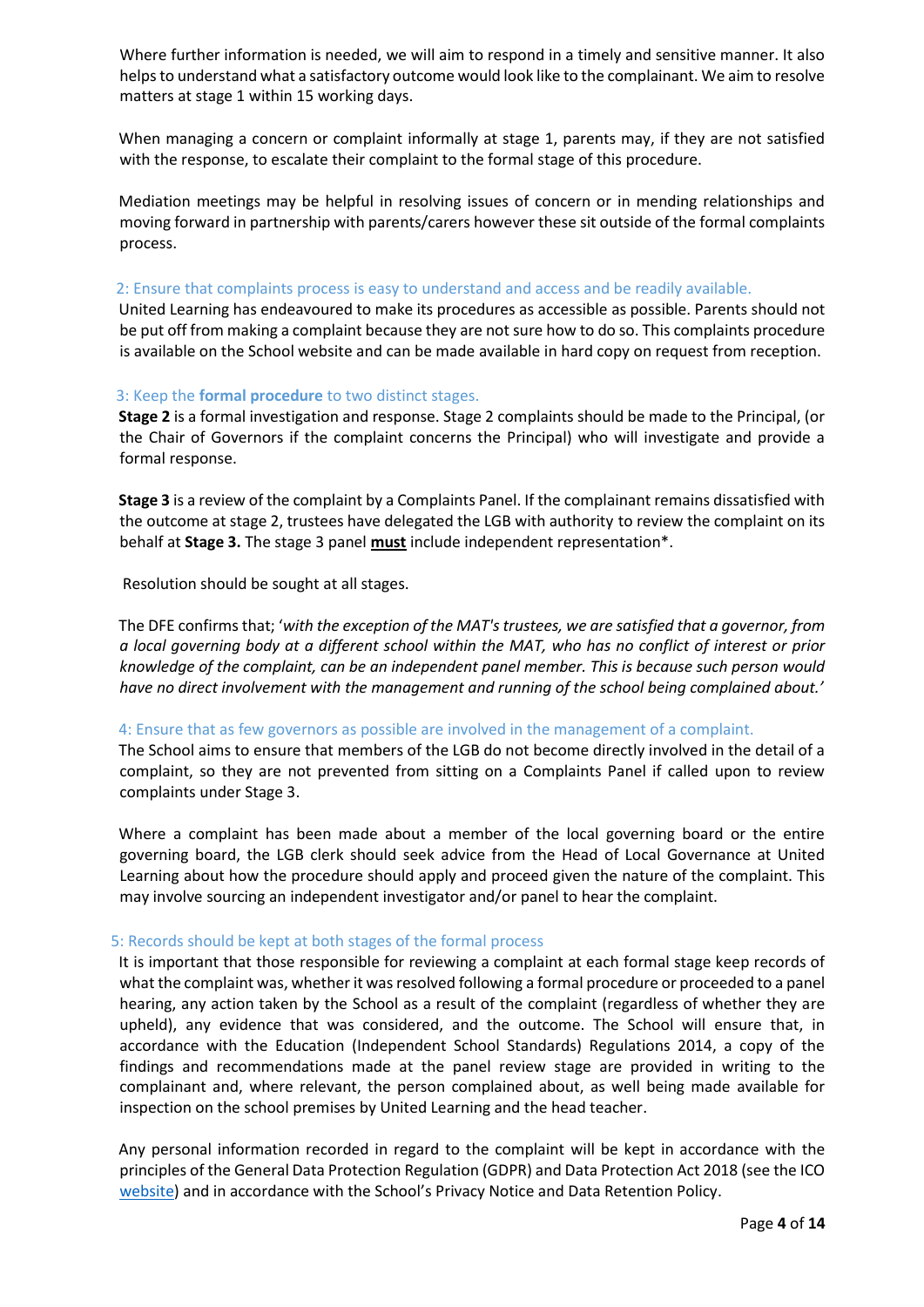The School processes data in accordance with its privacy notice [\[Privacy Notice\]](https://www.rrma.org.uk/terms). When dealing with complaints the School (including any panel member appointed under the Stage [2/3] process) may process a range of information, which is likely to include the following:

- The name of the complainant;
- The date and time at which the complaint was made;
- The details of the complaint;
- The desired outcome of the complainant;
- How the complaint is investigated (including written records of interviews held);
- Findings and recommendations of investigations;
- Any action taken;
- The complainant's response (satisfaction or further pursuit of complaint).

This may include 'special category personal data' (including sensitive data such as information relating to physical or mental health) where this is necessary owing to the nature of the complaint.

#### 6: Review the Complaint Procedure regularly

United Learning is confident that the complaints procedure it recommends to schools is thorough, clear and robust. As a matter of good practice UL will therefore review this procedure every two or three years to ensure it remains fit for purpose. The procedure may need to be amended before the review date if, for example, there are any changes to the law, or if it becomes apparent, as a result of a complaint, that the procedure is not working effectively. Any proposed amendment of the procedure will therefore be carried out centrally and submitted to Local governing boards for approval.

In line with our publication scheme, this document is available to all interested parties on our website and on request from the main school office and should be read in conjunction with the following documents: Anti-Bullying Policy, Safeguarding Policy, Curriculum Policy, Special Educational Needs Policy, Admissions Policy, Behaviour Policy, and Privacy Notice.

If parents are unhappy with how the School has managed their complaint under this procedure, they may complain to the ESFA, online [here;](file:///C:/Users/sarah.smith/AppData/Local/Microsoft/Windows/INetCache/Content.Outlook/QTJNK97Y/A%20confidential%20written%20record%20of%20all%20complaints%20that%20are%20made%20in%20accordance%20with%20the%20formal%20stage%20of%20this%20procedure%20will%20be%20kept%20by%20the%20school.%20The%20written%20record%20will%20include%20whether%20the%20complaint%20has%20been%20resolved%20following%20a%20formal%20procedure%20and%20whether%20it%20proceeded%20to%20a%20panel%20review%20meeting.%20It%20will%20also%20refer%20to%20any%20action%20taken%20by%20the%20school,%20regardless%20of%20whether%20it%20has%20been%20upheld.) or by post at: Academies Complaint and Customer Insight Unit, Cheylesmore House, Quinton Road, Coventry, CV1 2WT.

**OFSTED:** Piccadilly Gate, Store St, Manchester, M1 2WD Phone: 0300 123 4666 or email [enquiries@oftsed.gov.uk\]](mailto:enquiries@oftsed.gov.uk)

#### **School and UL Contact Details**

Principal: Richard McGuire [Richard.mcguire@rrfa.org.uk](mailto:Richard.mcguire@rrfa.org.uk)

Chair of the LGB: Susan Hatt [clerk@rrma.org.uk](mailto:clerk@rrma.org.uk)

Clerk to the LGB: Karen Reay [clerk@rrma.org.uk](mailto:clerk@rrma.org.uk)

Head of Local Governance: Lesley Dolben [Lesley.dolben@unitedlearning.org.](mailto:Lesley.dolben@unitedlearning.org)uk

Company Secretary: Alison Hussain [Alison.hussain@unitedlearning.org.uk](mailto:Alison.hussain@unitedlearning.org.uk)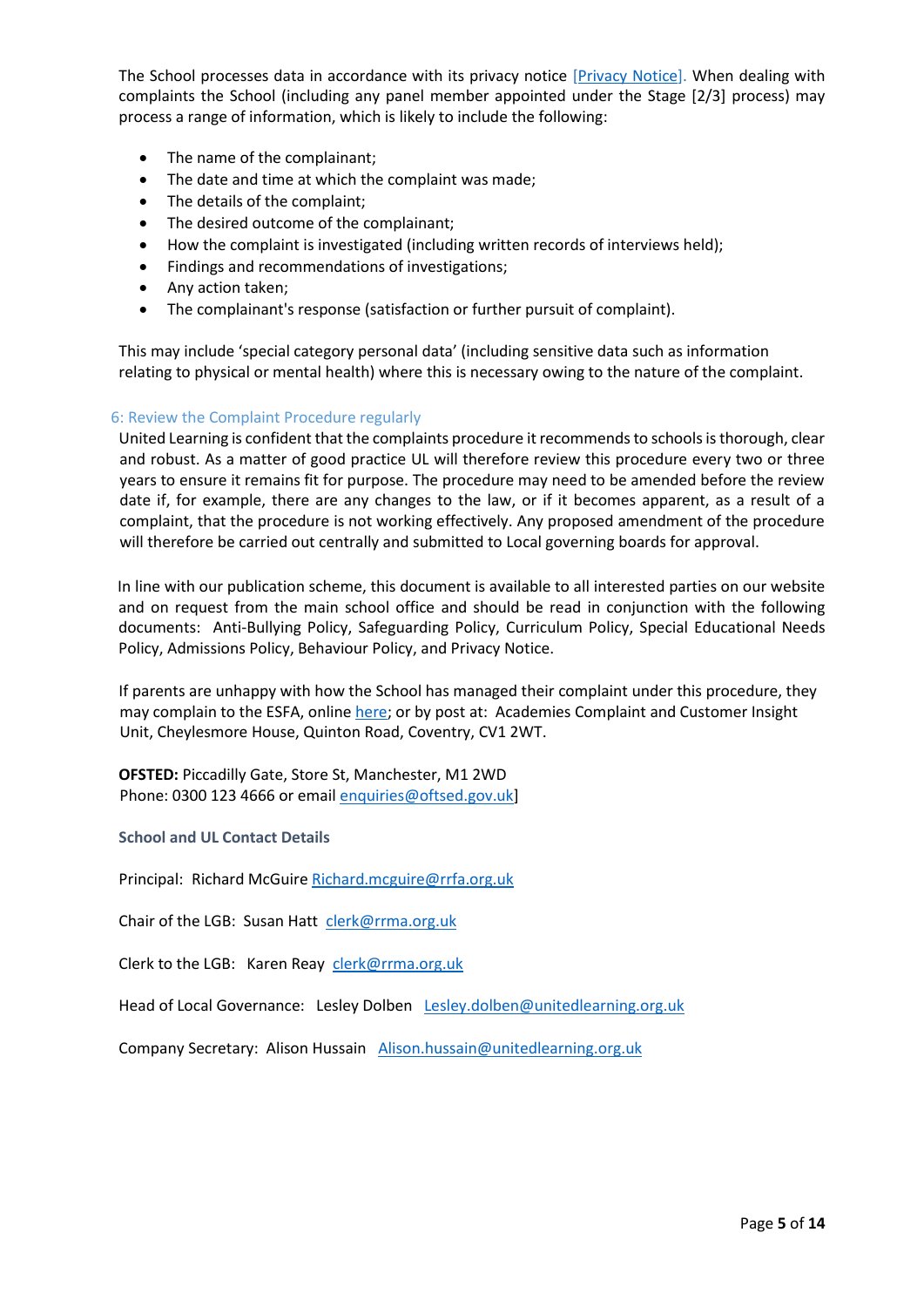# <span id="page-5-1"></span><span id="page-5-0"></span>**Stage 1: INFORMAL RESOLUTION**

The LGB of Morton Academy encourages those that have concerns to raise them with the appropriate person at the school (e.g. your child's class teacher) and to work constructively with that person towards resolving them. The majority of concerns can be dealt with without resorting to the formal stages of the formal complaint procedure. We recognise that, almost invariably, the sooner concerns are raised the easier it is for an appropriate resolution to be found.

Please see the following contacts in school for support:

- Concerns of a pastoral nature should normally be made to your child's Tutor, or Head of Year.
- Concerns of an academic nature would be through the Assistant Principal of Standards.
- If the nature of your concern is broader and may cover both academic and pastoral issues then concerns should be directed to either Head of Year or Vice Principal.

The member of staff will acknowledge the complaint normally within 3 working days of receipt. They will try to identify areas of agreement and clarify any misunderstandings that might have occurred. They may make a written record of your concern or complaint, the date on which it was received, and then try to resolve the matter themselves or refer you to the appropriate person.

The extent to which complainants have attempted informal ways of addressing an issue may be taken into consideration when assessing the reasonableness of a complaint during the formal stages of the procedure.

If a complaint cannot be resolved informally within 15 working days, or if the relevant member of staff and the parent fail to reach a satisfactory resolution, then the parents should proceed with their complaint in accordance with **Stage 2** of this Complaints Procedure.

#### Complaints about a member of staff or the Principal

Where a complaint is about a member of staff, the Principal will investigate or will delegate responsibility to investigate to a senior member of staff (Vice Principal or Assistant Principal for example).

Where the subject of the complaint is the Principal, the complainant should notify the Clerk to the Governors (see contact details at the end of the document). The formal, **Stage 2** process will then commence, but with the Chair of Governors as the individual responsible for the investigation, rather than the Principal.

For reasons of confidentiality, complainants will not be informed of the outcome of any disciplinary action against any member of staff, arising from a complaint.

#### The timescale for making a complaint

All complaints will be handled within clear and reasonable timescales. Please note that, for the purposes of this procedure, working days refers to weekdays (Monday to Friday) during term time, excluding bank holidays. This means that during school holidays it may take longer to resolve a complaint although the School will do what is reasonably practicable to avoid undue delay.

Timescales for investigating and/or responding to a complaint may also need to be extended in the event of a force majeure, a pandemic or as the result of enforced government restrictions. The School will inform parents if there is to be a delay to the anticipated timescales, for instance because of disruption to the School, staff absence or site closure.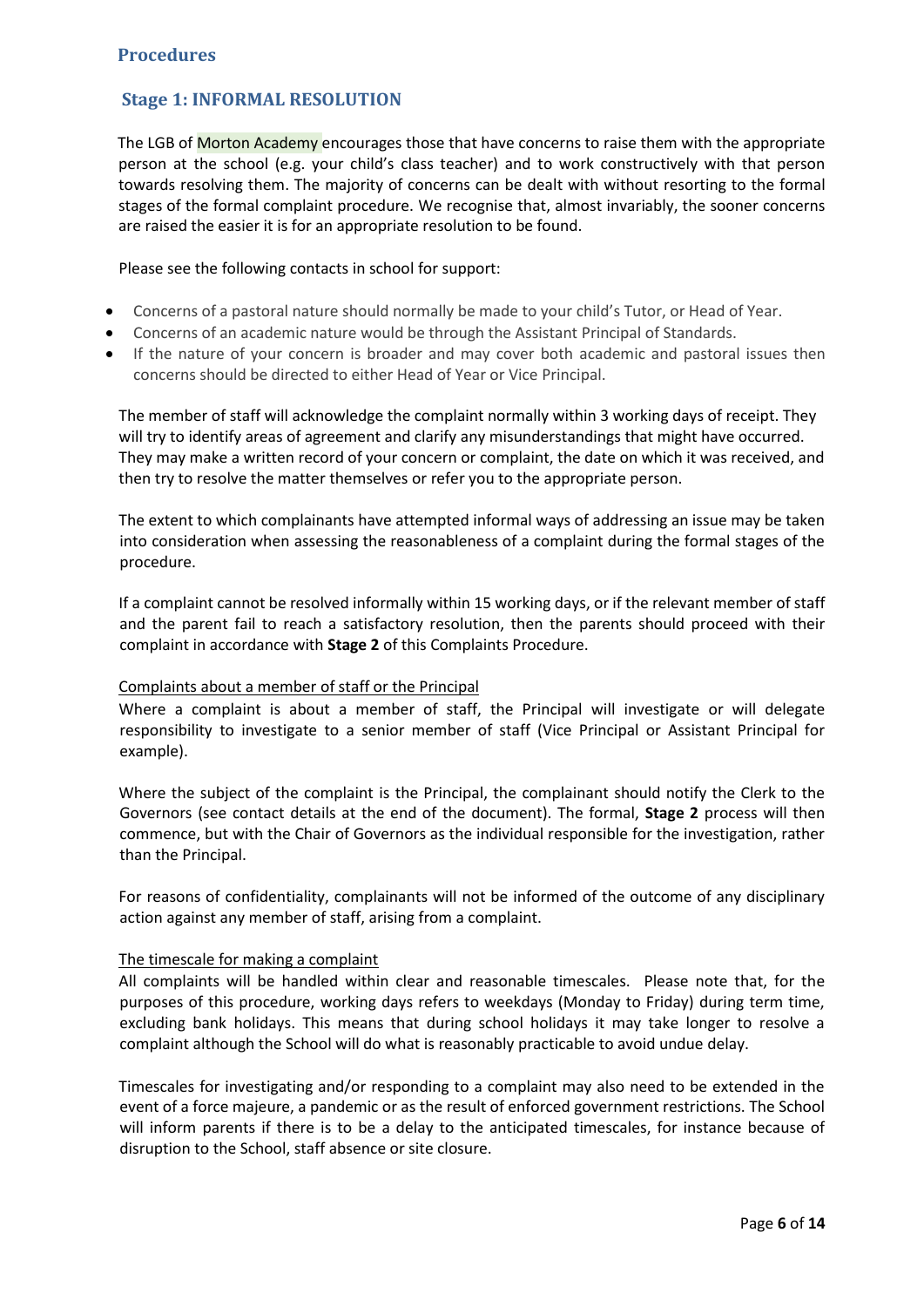Parents are expected to proceed with their complaint in a timely and reasonable manner. To enable effective review, the School therefore expects complaints to be raised within 3 months of an issue arising. Complaints outside this timeline will only be considered in exceptional circumstances. These may include (but are not limited to) subsequent information about the complaint coming to light and a valid explanation of why it was not possible to give notification of the complaint sooner. In such cases the Principal/Chair of the Governing Board/Clerk to the Governing Board (as appropriate) will review the circumstances, may seek advice, and determine whether the complaint is to be considered under this policy. It is also expected that if parents wish to escalate their complaint to the next stage of the procedure, they will generally do so within 15 working days of the conclusion of the current stage. Depending upon the circumstances, the School may, acting reasonably, treat a complaint as closed if a parent has not proceeded within this timeframe.

#### Maintaining records

Notes may be made to support the informal management of complaints and the school may also keep an informal record of any meeting held or any agreed action to be taken. These will be processed by the school in line with the relevant privacy notice. Records taken and used throughout the complaints process, including correspondence, notes of meetings, telephone calls etc., will kept securely and in accordance with the principles of the General Data Protection Regulation (GDPR) and Data Protection Act 2018.

The record of complaints is kept for at least 7 and may be kept for longer if there is a safeguarding aspect to the complaint.

#### Maintaining confidentiality

Correspondence, statements and records relating to individual complaints are kept strictly confidential except where the Secretary of State or a body conducting an inspection under section 108 or 109 of the 2008 Act requests access to them.

Concerns and complaints will therefore be dealt with confidentially at all stages and at the conclusion of the procedure. Confidentiality should be maintained all times by everyone involved. Complaints are not to be discussed externally by parents, including via social media.

Actions taken in relation to school staff that arise from complaints will remain confidential to the school and the member of staff concerned.

#### **Safeguarding**

Wherever a concern indicates that a child's wellbeing or safety is at risk, the school is duty bound to act on this which may include reporting this immediately to the local authority. Any action taken will be in accordance with the school's safeguarding policy.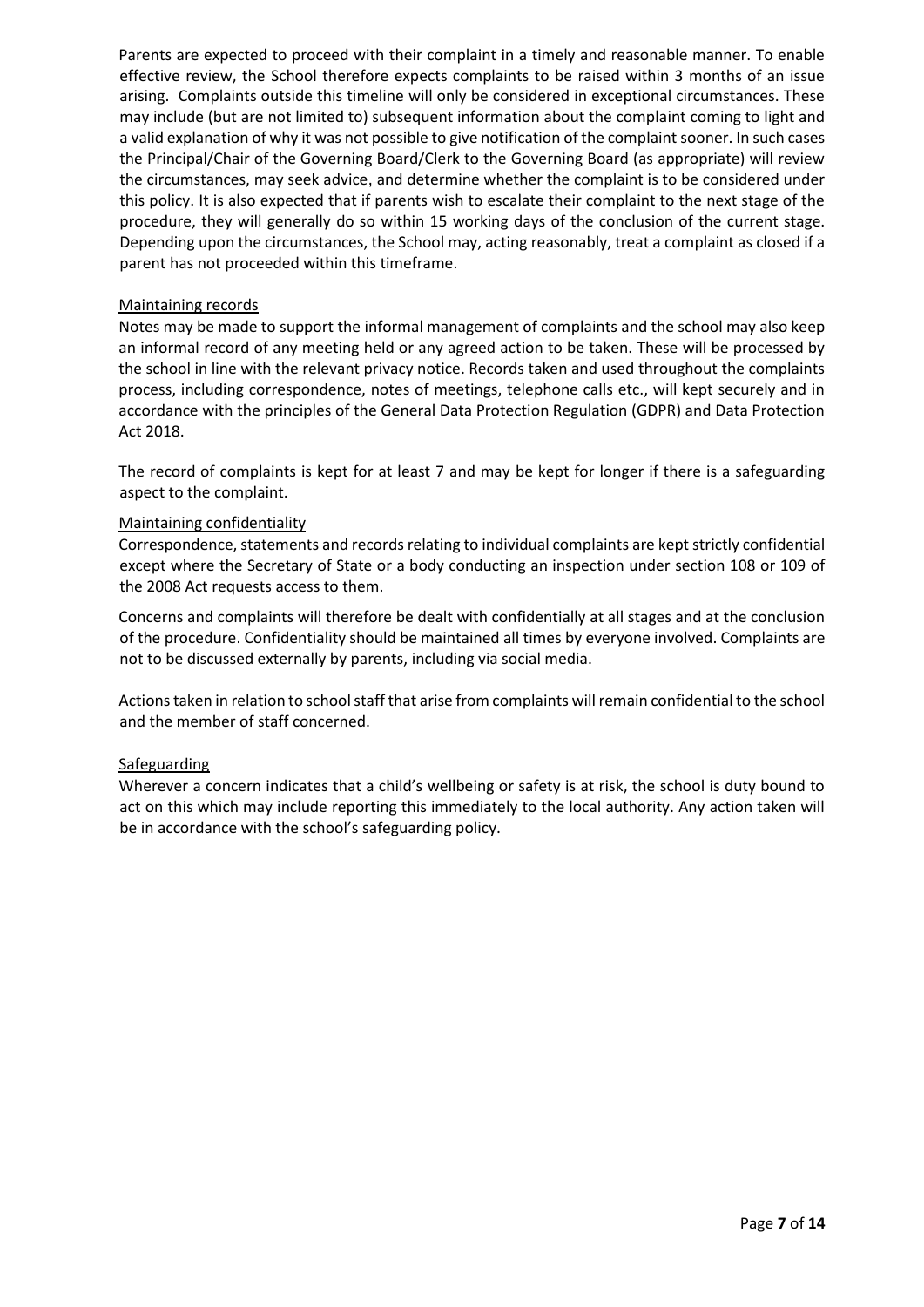#### <span id="page-7-1"></span><span id="page-7-0"></span> **Stage 2 - Investigation and Response.**

by the Principal or Chair of the LGB if the complaint is about the Principal.

- 1. A request for a formal investigation of a complaint by the Principal (or Chair of the LGB if the complaint concerns the Principal) should be made in writing, or by completing the formal complaints form that is included as Appendix 1 of this procedure. The Principal will decide, after considering the complaint, the appropriate course of action to take.
- 2. The Principal (or Chair of the Governing Board as appropriate) will acknowledge the request in writing, **no later than 10 working days** (excluding those that fall in the school holidays) of receiving it. The written acknowledgment will, as far as possible, explain how the complaint will be investigated, the timescale for completing any necessary investigation and delivering a response.
- 3. A log of all correspondence in relation to the complaint will be kept in accordance with the Data Protection Principles.
- 4. It may be necessary for the Principal (or Chair as appropriate) to carry out further investigation. In Investigating, the Principal (or Chair) will consider all evidence they consider relevant. This **may** include, but is not limited to:
	- **■** obtaining statements from the complainant and those involved with the complaint
	- meeting/speaking with the complainant and those involved in the complaint
	- reviewing relevant correspondence and other documents relating to the complaint
- 5. After considering all matters the Principal/Chair considers relevant, the Principal/Chair of LGB can decide to:
	- uphold the complaint and direct that certain action be taken to resolve it
	- **•** uphold the complaint in part (in other words find an aspect or aspects of the complaint to be valid, but not the whole complaint) direct for certain action to be taken, or
	- dismiss the complaint entirely
- 6. The Principal will inform the complainant of their decision in writing, the grounds on which it was made, and any actions taken as a result of the complaint. Wherever reasonably practicable, this will be **within 20 working days** (excluding those that fall in the school holidays) of having issued written acknowledgement of receipt of the complaint (see 2 above) or within 10 working days after any meeting or speaking with the parents to discuss the **Stage 2** complaint. The written notification shall also advise the complainant of their right to escalate the complaint to **stage 3** of the formal complaints procedure if they are not satisfied with the outcome at **stage 2**, including the contact details of the clerk to the governing board.
- 7. Parents may request a review at **Stage 3** of the procedure within 15 working days of receipt of the stage 2 outcome letter.
- 8. If the parent does not invoke a **stage 3** review within this timeframe the school may, acting reasonably, deem the complaint closed.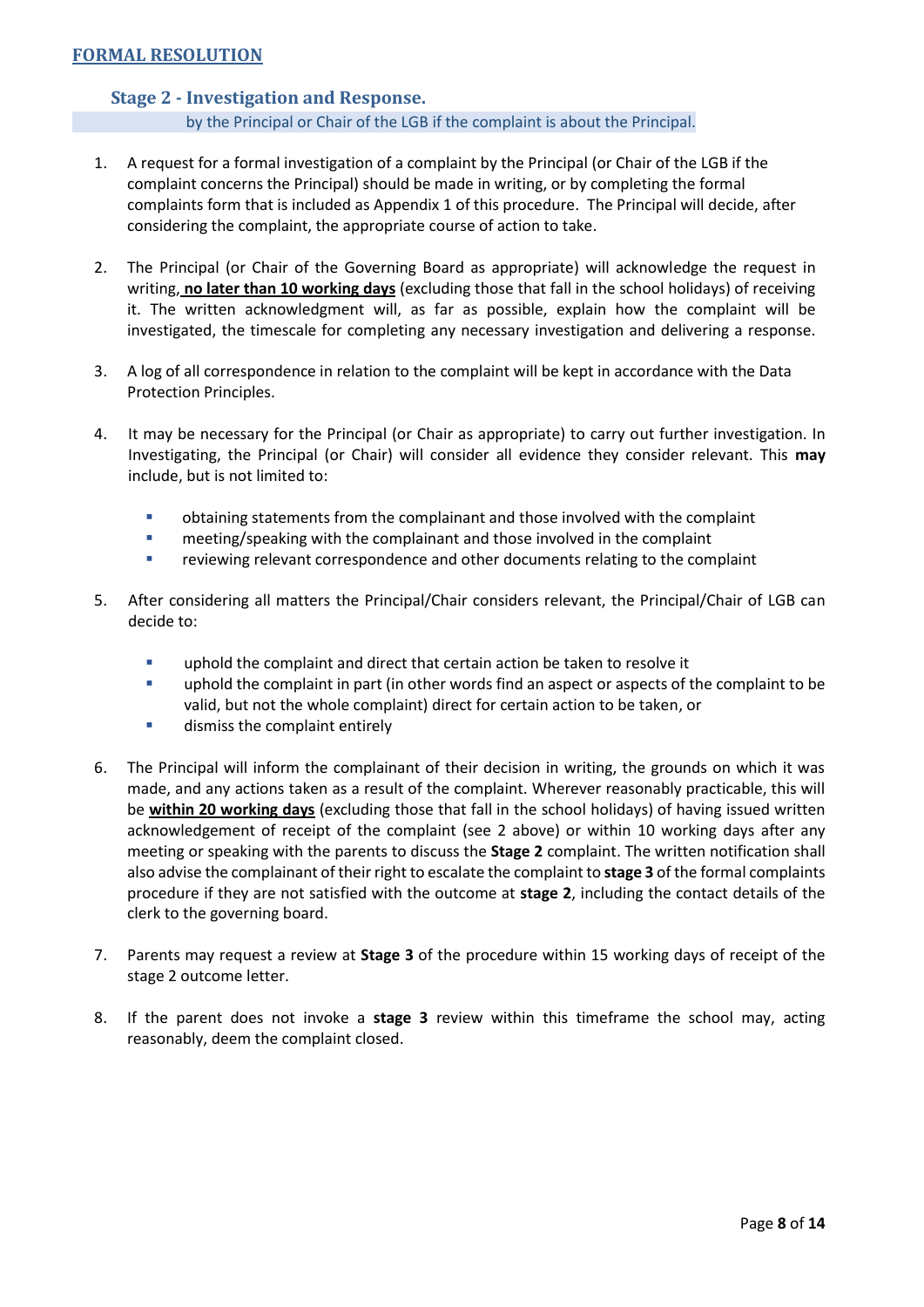# <span id="page-8-0"></span>**Stage 3: Review by the Local Governing Body (LGB) Complaints Panel**

The complainant is entitled to request a review of the decision and the actions taken at **Stage 2.** The review is carried out by a complaints panel, at a meeting convened by the LGB clerk and provides an opportunity for the complaint to be heard afresh.

Requests for a review of the decision taken at stage 3 should be made in writing to the LGB Clerk **no later than 15 working days after receipt of written notification of the decision at Stage 2.** The request should include a summary of the complaint, why the complainant it dissatisfied with the outcome of stage 2 and the outcome they are seeking.

The LGB clerk will convene a meeting of the complaints panel and will organise the time and date of the Stage 3 review meeting, inviting all the attendees, collating all the relevant documentation and distributing this to all parties, no less than 5 working days in advance of the meeting. Minutes of the review meeting will be taken by the clerk and provided with the written notification of the decision taken at stage 3 (see 9 below).

The following steps are taken at **stage 3**

- 1. The Clerk will acknowledge the written request for the complaint to be reviewed no later than ten working days (not including the school holidays) after receiving it.
- 2. The LGB Clerk will convene a panel of **three** people who were not directly involved in the detail of the complaint, one of which must include **one** independent of the running and management of the school to review the complaint. A governor from a Local Governing Body of a different school within United Learning, provided they have no conflict of interest, may sit as an independent panel member.
- 3. If the panel deems it necessary, it may require that further particulars of the complaint or any related matter be supplied in advance of the meeting or further investigation be carried out. Copies of such particulars shall be supplied to all parties usually not later than 5 working days prior to the meeting or 3 working days if requested after receipt of the full pack of documents.
- 4. The review meeting will take place within 20 working days (excluding those which fall in the school holidays) of receipt of the written acknowledgement from the clerk (see 1 above).
- 5. The review meeting is not a court case and will be as informal as circumstances allow and conducted in such a manner as at the discretion of the panel. The meeting may be convened remotely or face to face within school. The Panel members are not legally trained and therefore cannot making findings as to points of law.
- 6. The panel **may** speak with the following, either as part of the review meeting, or as part of any further investigation:
	- the complainant
	- **■** the Principal (or Chair of the LGB as appropriate) who investigated the complaint and made the decision at stage 2
	- relevant persons involved the complaint
	- **E** persons whom, in the view of the panel, can provide relevant advice and information relating to the subject of the complaint and the review process at stage 3
- 7. Where the complainant, Principal and/or relevant person involved in the complaint have been invited to attend the review meeting, they are entitled to be accompanied by a family member/friend/representative as appropriate. However, legal representatives are not permitted to attend the review meeting.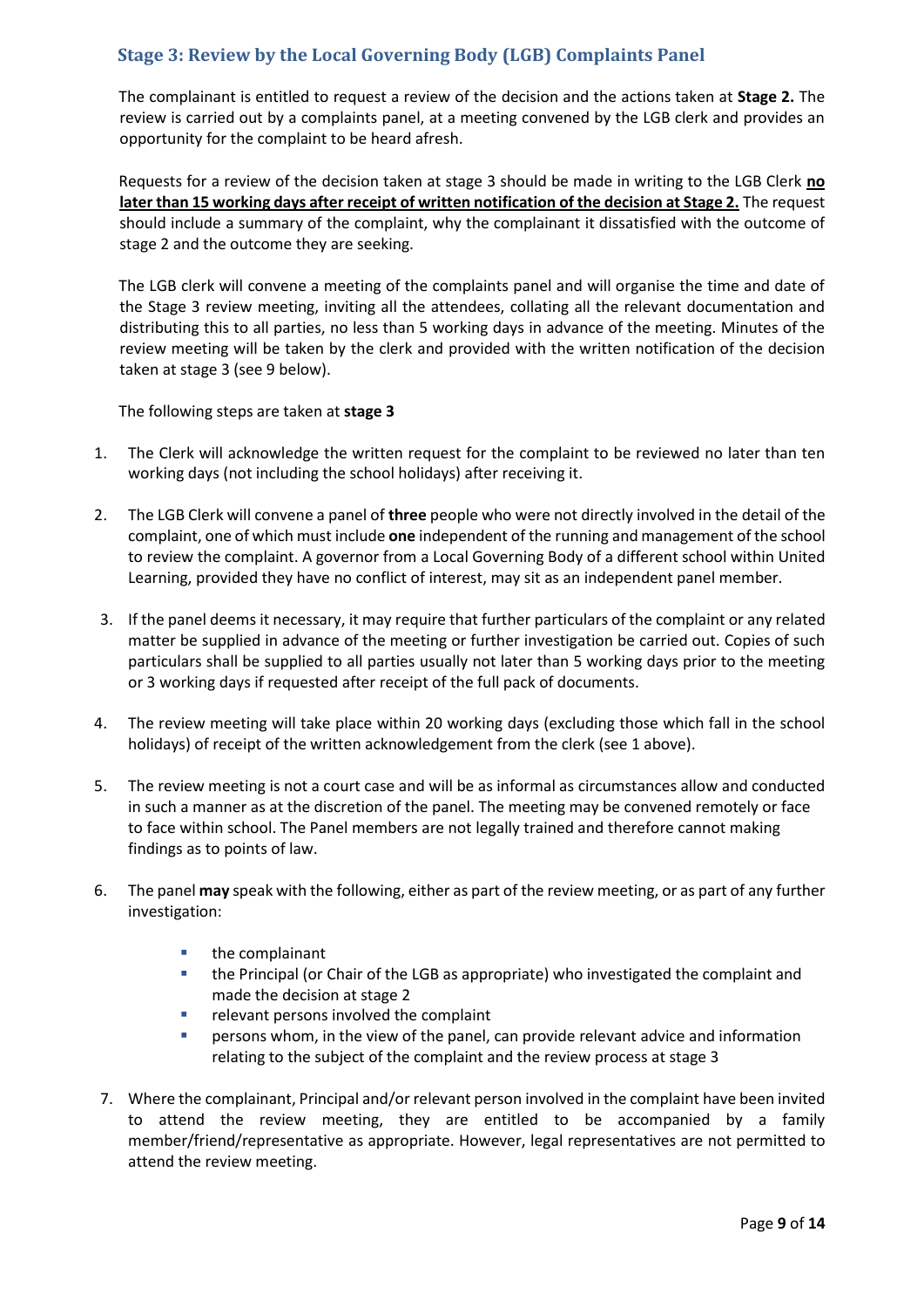- 8. The parents may attend and be accompanied at the panel meeting by one other person if they wish. This may be a relative, teacher or friend. Legal representation will not be appropriate. The parents should notify the LGB Clerk at least 3 working days in advance of the hearing of the name and occupation of an accompanying person (if relevant).
- 9. The Panel meeting will go ahead unless the complainant indicates that they are satisfied and do not wish to proceed further. A Panel meeting may proceed notwithstanding the complainant may subsequently decide not to attend, in which case, the Panel will consider the complaint in absentia and issue findings on the substance of the complaint, thereby bringing the matter to a conclusion.
- 10. Where the complaint is about a governor or the LGB itself, the complainant may request that the review meeting is held by an independent panel. This is at the discretion of the LGB/ United Learning who will notify the clerk of their decision. Where an entirely independent panel is required, timescales may be affected while the school source appropriate individuals for the review.
- 11. If possible, the panel will resolve the parents' complaint without the need for further investigation. Where further investigation is required, the panel will decide how it should be carried out, and may undertake any such further investigation, and ask for any such further information as it considers necessary, in order to be able to reach a finding in respect of the complaint. After due consideration of all facts they consider relevant, the panel will make findings as to whether the Stage 2 decision was a reasonable one and accordingly can decide to:
	- uphold the complaint and recommend that certain action be taken to resolve it;
	- **•** uphold the complaint in part (in other words find an aspect or aspects of the complaint to be valid, but not the whole complaint) and recommend certain action to be taken, or
	- dismiss the complaint entirely.
- 12. The Panel may make recommendations to the school as a result of its deliberations but has no power to compel the school to take action.
- 13. The complainant, the Principal, (or Chair of the LGB as appropriate) who investigated the complaint and made the decision at stage 1, and, where relevant, the person complained about will be informed in writing of the panel's findings and any recommendations, normally no later than 10 working days (excluding those which fall in the school holidays) after the review meeting has taken place.
- 14. A confidential written record of all complaints that are made in accordance with the formal stage of this procedure will be kept by the school. The written record will include whether the complaint has been resolved following a formal procedure and whether it proceeded to a panel review meeting. It will also refer to any action taken by the school, regardless of whether it has been upheld.
- 15. The School will ensure that, in accordance with the Education (Independent School Standards) Regulations 2014, a copy of the findings and recommendations made at the panel review stage are provided in writing to the complainant and, where relevant, the person complained about, as well being made available for inspection on the school premises by United Learning and the Principal.

## **Stage 3 is the final stage at which the school will consider the complaint.**

#### **Right to appeal**

#### 1. **Contact United Learning.**

If the complainant remains dissatisfied with the outcome of the complaint procedure, they may contact United Learning.

United Learning reserves the right to consider each complaint on a case-by-case basis.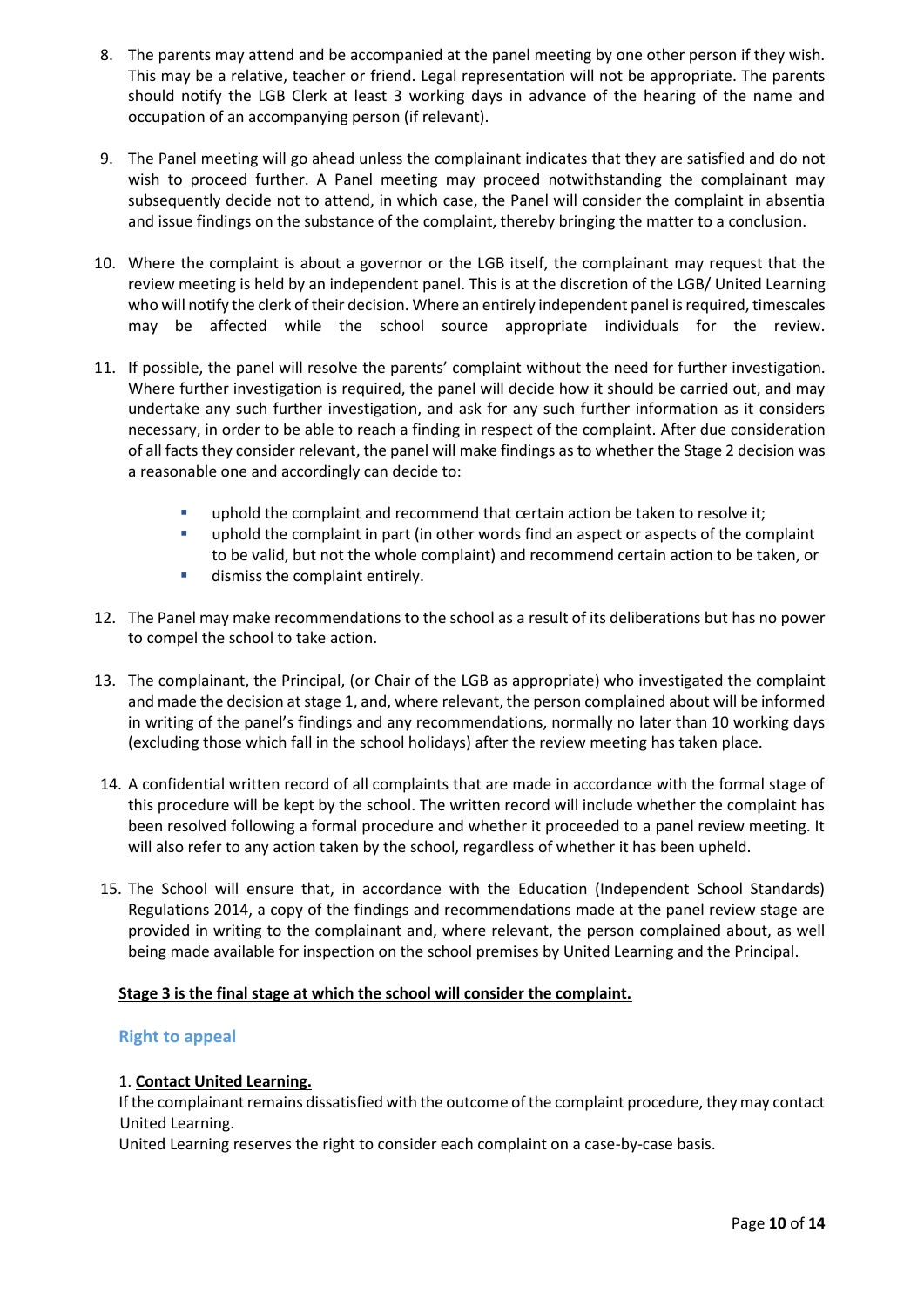If deemed appropriate, it may appoint a senior representative to carry out a desktop exercise to review the complaint and the action taken by the school. They will then give a direction and ensure the complainant is appropriately informed.

They may either

- **Uphold** the outcome at stage 3; or
- **Overturn** the outcome at stage 3 and direct a further review by independent LGB panel

An independent review panel will consist of three governors, **all of whom** must be external to the LGB of the school. It will follow the same process outlined in stage 3 above. The decision of the designated UL representative or any subsequent review panel is **final and binding**.

#### **Timescales:**

Requests for UL review will not normally be considered beyond fifteen days from receipt of a stage 3 outcome unless there are exceptional circumstances.

Complainants will be given a written response to their complaint by UL within **15 school days** from the receipt of the request to review by United Learning's Central Office.

Independent review panels should aim to be convened within a further **15 working days** of receipt of the direction**.** 

A letter of final outcome should be made available to the complainant within **5 working days of the Independent panel hearing.**

Complainants requesting review by United Learning are advised to contact the Head of Local Governance, Lesley Dolbe[n Lesley.dolben@unitedlearning.org.](mailto:Lesley.dolben@unitedlearning.org)uk

#### Right of appeal to the EFSA

If parents are not satisfied they may choose to escalate their complaint to the EFSA online [here;](file:///C:/Users/sarah.smith/AppData/Local/Microsoft/Windows/INetCache/Content.Outlook/QTJNK97Y/A%20confidential%20written%20record%20of%20all%20complaints%20that%20are%20made%20in%20accordance%20with%20the%20formal%20stage%20of%20this%20procedure%20will%20be%20kept%20by%20the%20school.%20The%20written%20record%20will%20include%20whether%20the%20complaint%20has%20been%20resolved%20following%20a%20formal%20procedure%20and%20whether%20it%20proceeded%20to%20a%20panel%20review%20meeting.%20It%20will%20also%20refer%20to%20any%20action%20taken%20by%20the%20school,%20regardless%20of%20whether%20it%20has%20been%20upheld.) or by post at: Academies Complaint and Customer Insight Unit, Cheylesmore House, Quinton Road, Coventry, CV1 2WT.

#### Complaints about Governors

Where a complaint concerns a governor, the complainant should contact the LGB clerk. The LGB clerk will then determine the most appropriate course of action, seeking advice from the Head of Local Governance, as appropriate. This will depend upon the nature of the complaint.

#### Complaints about the CEO, UL officers or members of United Learning central team

Where a complaint concerns a member of United Learning staff, this should be referred to the Company Secretary, Alison Hussain, who will determine the most appropriate person to review the complaint.

#### <span id="page-10-0"></span>**Responding to complaint campaigns**

Occasionally schools can become the focus of a campaign and receive large volumes of complaints:

- All based on the same subject
- From complainants unconnected with the school

In these rare instances, the school will seek advice from United Learning Central Office and may respond using a template response to all complainants. Alternatively, the school may choose to publish a single response on its website. In these circumstances we would expect to respond to a complaint campaign within 30 working days.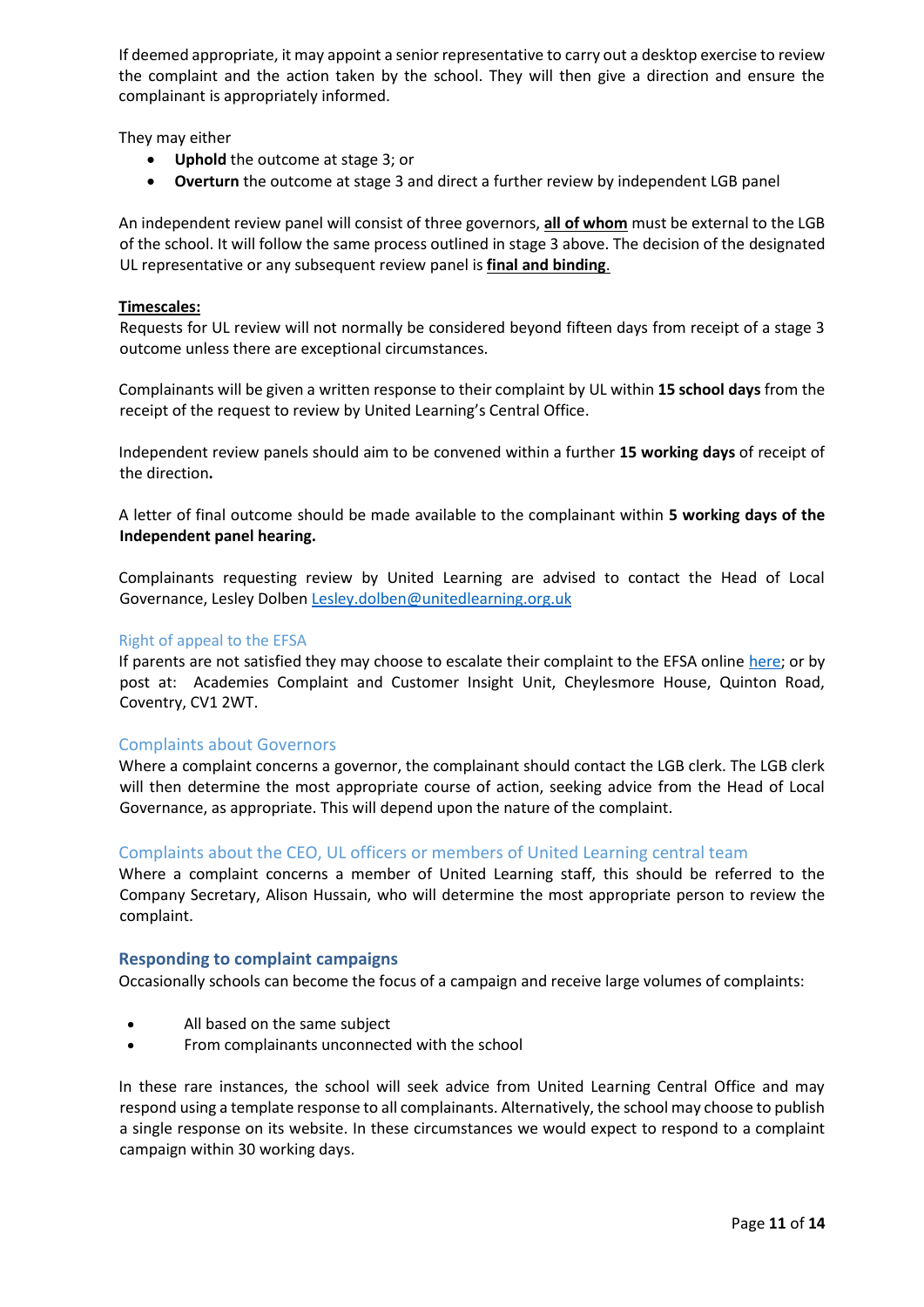#### <span id="page-11-0"></span>**Vexatious Complaints**

There will be occasions when, despite all stages of the procedures having been followed, and where central office has agreed to investigate, the complainant remains dissatisfied. If the complainant tries to reopen the same issue or a closely related issue that has already been dealt with under this complaints procedure, the relevant United Learning Director and the Chair of the LGB will inform parents in writing that the procedure has been exhausted and that the matter is now closed.

If the complainant writes again on the same issue, then the correspondence may be recognised as vexatious and there will be no obligation on the part of the school or Central Office to respond to any further correspondence on the same issues or a closely related issue.

Whilst we understand that some matters may be potentially upsetting, if the conduct of the complainant is inappropriate, threatening or abusive (either in person or in written form), the school reserves the right to regard the matter as a vexatious complaint and there will be no obligation on the part of the school to respond.

|                          | <b>Date</b>  | Name of<br>owner/author |
|--------------------------|--------------|-------------------------|
| Authorised:              | January 2022 | <b>Karen Reay</b>       |
| <b>Policy Reviewed:</b>  | January 2022 | LGB                     |
| <b>Next Review Date:</b> | January 2023 |                         |

*Governor responsible: Sue Hatt*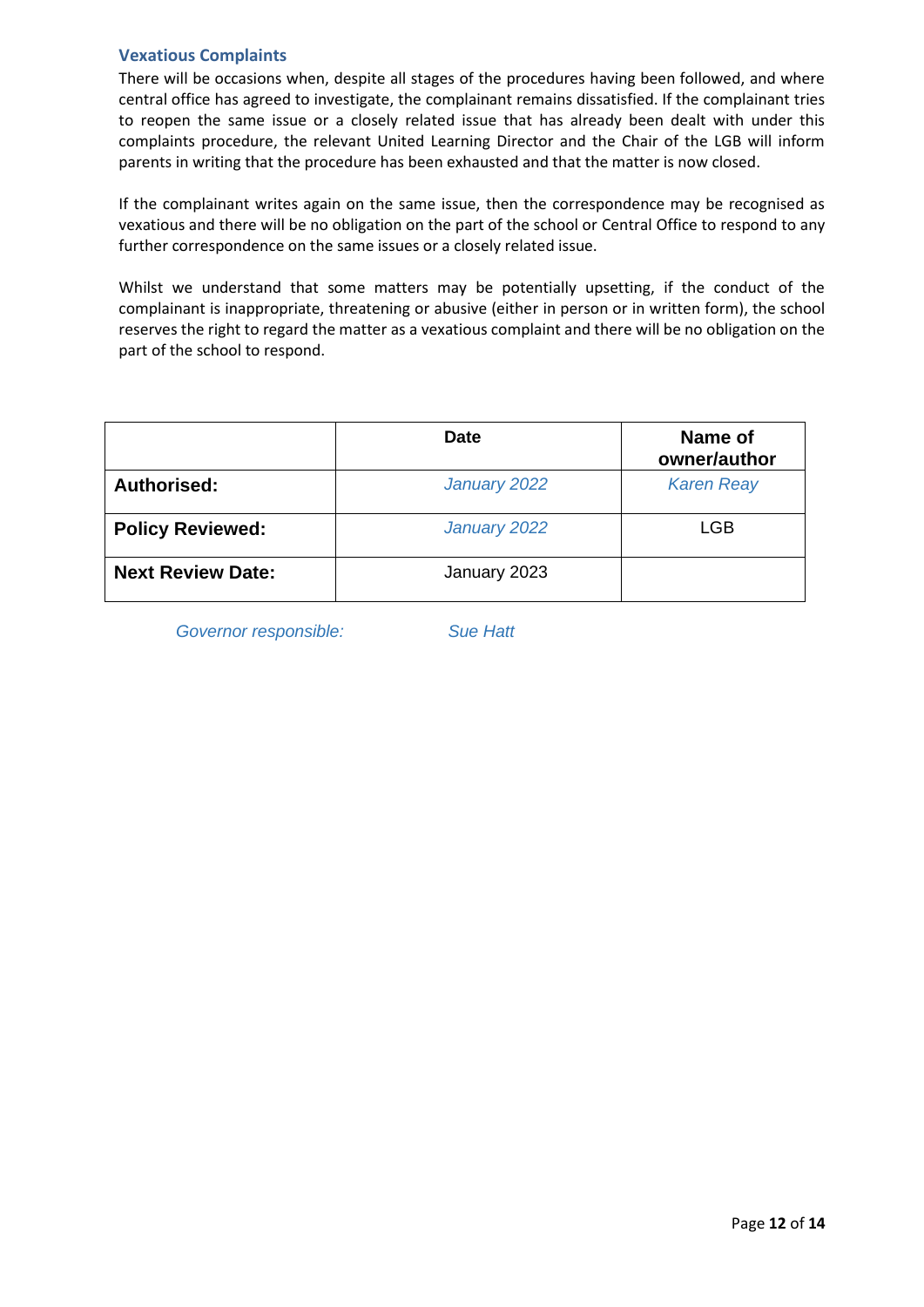| Please complete in BLOCK CAPITALS and return to the [AMEND: e.g. Vice Principal] who will acknowledge<br>receipt and explain what action will be taken. |  |                                      |  |  |  |
|---------------------------------------------------------------------------------------------------------------------------------------------------------|--|--------------------------------------|--|--|--|
| <b>Your name</b>                                                                                                                                        |  |                                      |  |  |  |
| <b>Student's name</b>                                                                                                                                   |  |                                      |  |  |  |
| Your relationship to the student                                                                                                                        |  |                                      |  |  |  |
| <b>Address</b>                                                                                                                                          |  |                                      |  |  |  |
| <b>Postcode</b>                                                                                                                                         |  |                                      |  |  |  |
| <b>Contact telephone number (1)</b>                                                                                                                     |  |                                      |  |  |  |
| Contact telephone number (2)                                                                                                                            |  |                                      |  |  |  |
| Please give details of your complaint below                                                                                                             |  |                                      |  |  |  |
|                                                                                                                                                         |  |                                      |  |  |  |
| What action, if any, have you already taken to try and resolve your complaint? (To whom did<br>you speak to and what was the response?)                 |  |                                      |  |  |  |
|                                                                                                                                                         |  |                                      |  |  |  |
| What actions do you feel might resolve the problem at this stage?                                                                                       |  |                                      |  |  |  |
|                                                                                                                                                         |  |                                      |  |  |  |
| Are you attaching any paperwork?                                                                                                                        |  | YES / NO                             |  |  |  |
| If so, please give details.                                                                                                                             |  |                                      |  |  |  |
| Signature:                                                                                                                                              |  | Date:                                |  |  |  |
| For Official use only                                                                                                                                   |  |                                      |  |  |  |
| Date acknowledgement sent                                                                                                                               |  | Complaint resolved at which stage    |  |  |  |
| Acknowledgement sent by                                                                                                                                 |  | Complaint recorded in school records |  |  |  |
| Complaint referred to                                                                                                                                   |  |                                      |  |  |  |

Complaint referred on (date)